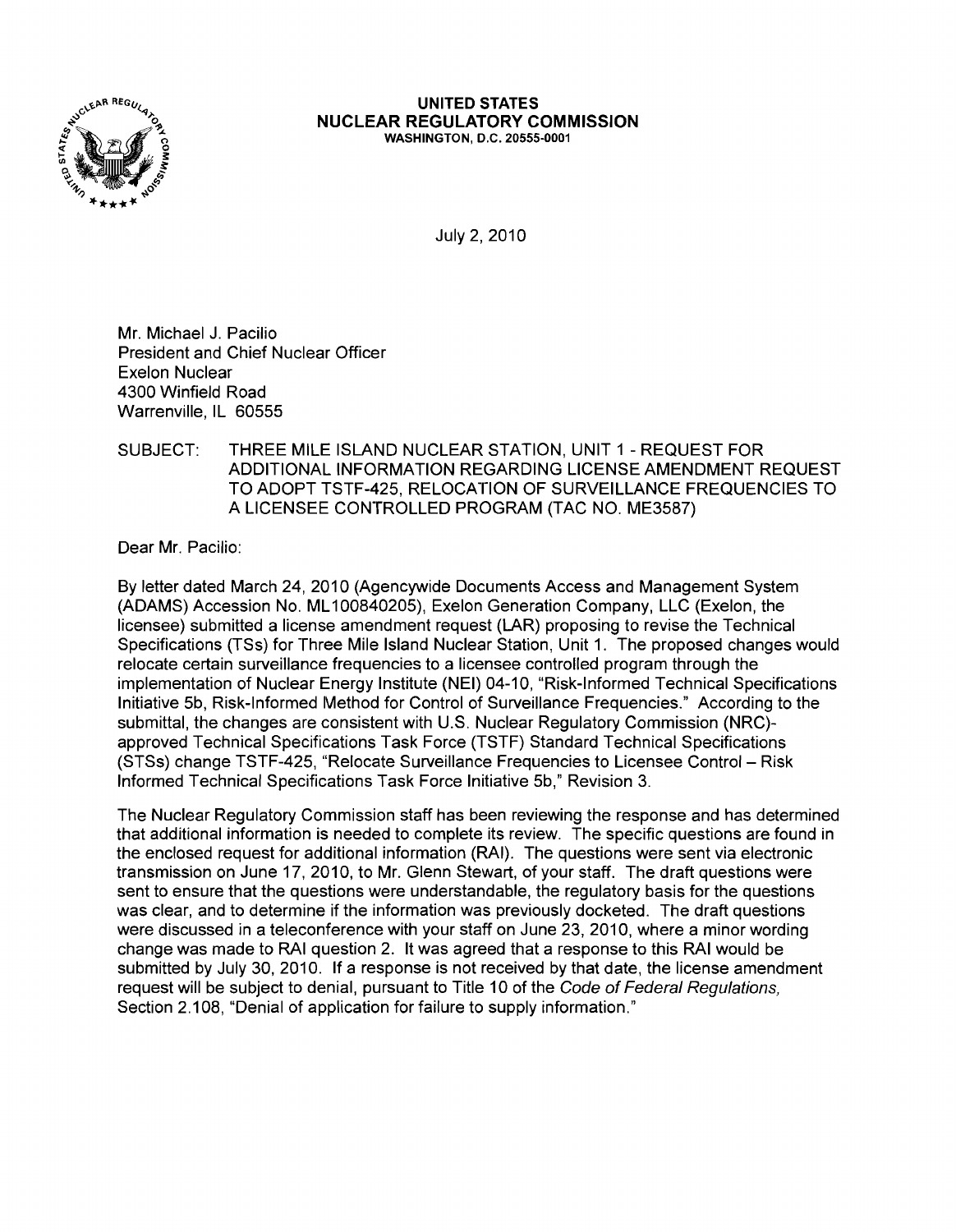$- 2 -$ 

Please contact me at 301-415-2833, if you have any questions.

Sincerely,

Peter Bamford

Peter Bamford, Project Manager Plant Licensing Branch 1-2 Division of Operating Reactor Licensing Office of Nuclear Reactor Regulation

Docket No. 50-289

Enclosure: As stated

cc: Distribution via Listserv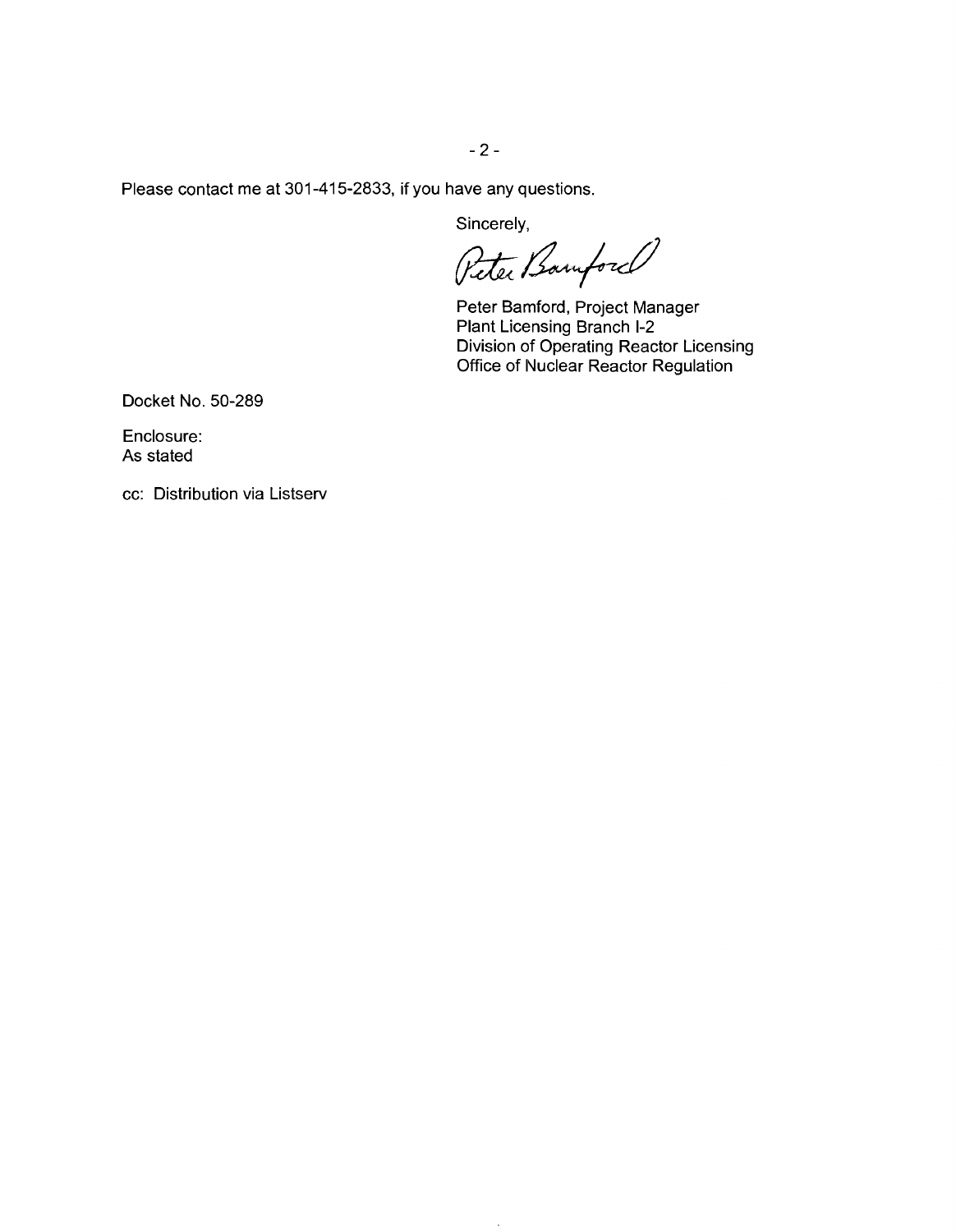# REQUEST FOR ADDITIONAL INFORMATION

# THREE MILE ISLAND NUCLEAR STATION, UNIT 1

## PROPOSED RELOCATION OF SURVEILLANCE FREQUENCIES

## TO A LICENSEE CONTROLLED PROGRAM

## DOCKET NO. 50-289

By letter dated March 24, 2010 (Agencywide Documents Access and Management System (ADAMS) Accession No. ML100840205), Exelon Generation Company, LLC (Exelon, the licensee), submitted a license amendment request (LAR) for Three Mile Island Nuclear Station, Unit 1 (TMI-1). The licensee proposes to modify the TMI-1 Technical Specifications (TSs) by relocating certain surveillance frequencies to a licensee-controlled program through the implementation of Nuclear Energy Institute (NEI) 04-10, "Risk-Informed Technical Specifications Initiative 5b, Risk-Informed Method for Control of Surveillance Frequencies." According to the licensee, the changes are consistent with U.S. Nuclear Regulatory Commission (NRC)-approved Technical Specifications Task Force (TSTF) Standard Technical Specifications (STSs) change TSTF-425, "Relocate Surveillance Frequencies to Licensee Control- Risk Informed Technical Specifications Task Force Initiative 5b," Revision 3. In order for the NRC staff to complete its review of the LAR, a response to the following request for additional information (RAI) is requested.

#### RAI-1

The LAR states that the changes presented are consistent with TSTF-425 and also includes a discussion of the differences in the application that result primarily from the custom TMI-1 TSs as compared to the STSs presented in TSTF-425 and NUREG-1430. The LAR, Attachment 4, "TSTF-425 (NUREG-1430) vs. TMI Unit 1 Cross-Reference," is provided to aid in the determination of consistency of the surveillances proposed for relocation as compared to TSTF-425. In order to verify that the surveillances proposed for relocation are consistent with TSTF-425 as the LAR asserts, the NRC staff requests that the licensee provide corresponding TSTF-425 cross references for the following surveillance frequencies proposed for relocation: Table 4.1-1, "Instrument Surveillance Requirements," Channel Description Nos. 11, 15, 17, 1ge, 19f, 45, and 46.

# RAI-2

With reference to the LAR, Attachment 2, Table 2-1, each of the findings in the following table identified an issue or gap that, individually, might not significantly impact the results from a surveillance test interval (STI) risk evaluation performed via the NEI 04-10 methodology, but, when taken cumulatively, could prove significant. The NRC staffs comment associated with each is highlighted in italics. Please address whether, when taken cumulatively, their effects could prove significant to the risk evaluation for an STI TS change and, if not, why not.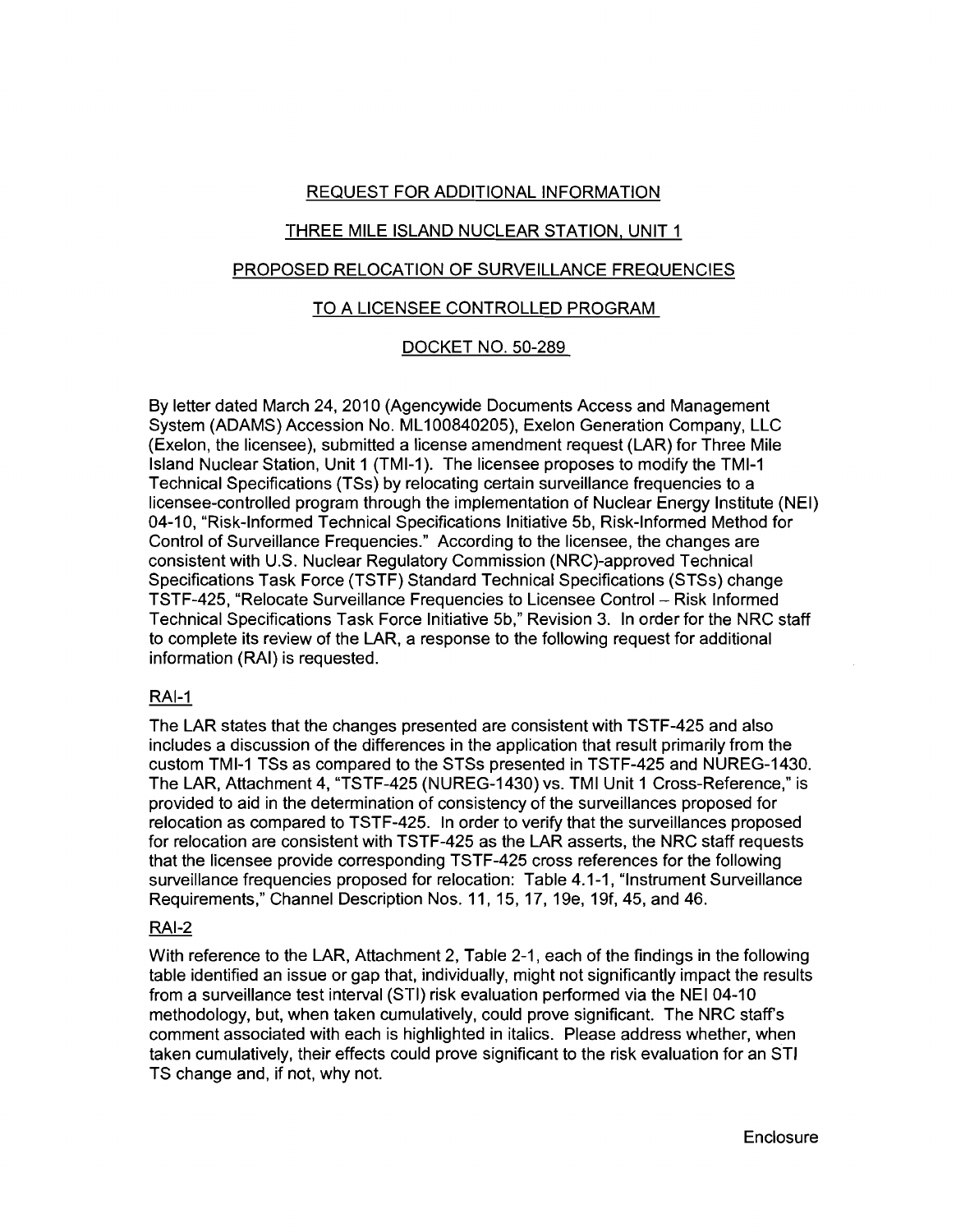| <b>Peer Review</b><br><b>Finding</b> | <b>Issue/Gap</b>                                                                                                                                                                                                                                                                                                                                                                                                                                                                                                                                                                                                                                                                                                                                                         |  |  |  |
|--------------------------------------|--------------------------------------------------------------------------------------------------------------------------------------------------------------------------------------------------------------------------------------------------------------------------------------------------------------------------------------------------------------------------------------------------------------------------------------------------------------------------------------------------------------------------------------------------------------------------------------------------------------------------------------------------------------------------------------------------------------------------------------------------------------------------|--|--|--|
| IE-A4a-01                            | "The potential for common cause failures [CCFs] was included in<br>examination of potential initiating events resulting from the<br>systematic evaluation for potential initiating events." As<br>recommended per [Regulatory Guide] RG 1.200, Rev. 2, for<br>Supporting Requirement (SR) IE-A6 (Capability Category [(CC)]-II),<br>this examination should also include CCFs from routine system<br>alignments that could result from preventive and corrective<br>maintenance.                                                                                                                                                                                                                                                                                         |  |  |  |
| IE-A5-01                             | "No documentation was found of incorporating: (a) events that have<br>occurred at conditions other than at-power operation (i.e., during<br>low-power or shutdown conditions), and for which it is determined<br>that the event could also occur during at-power operation; (b) events<br>resulting in a controlled shutdown that includes a scram prior to<br>reaching low-power conditions, unless it is determined that an event<br>is not applicable to at-power operation." SR IE-A7 requires that,<br>even if not documented, these events have to be incorporated.                                                                                                                                                                                                |  |  |  |
| IE-A6-01<br>and<br><b>IE-A7-01</b>   | "No documentation was found of interviews with plant personnel<br>(e.g., operations, maintenance, engineering, safety analysis) to<br>determine if potential initiating events have been overlooked  No<br>documentation of the review of plant-specific operating experience<br>for initiating event precursors was found in the [probabilistic risk<br>assessment] PRA notebooks." Even if not documented, CC-II for<br>both of these SRs requires that the interviews (SR IE-A8 [CC-II],<br>with finding IE-A6-01) and reviews (SR IE-A9 [CC-II], with finding IE-<br>A7-01) have been conducted.                                                                                                                                                                     |  |  |  |
| SC-C2-01                             | SR SC-C2 requires that, even if not documented (or else still in the<br>process of being documented), computer code "limitations or<br>potential conservatisms" have to be addressed.                                                                                                                                                                                                                                                                                                                                                                                                                                                                                                                                                                                    |  |  |  |
| QU-D5-01                             | "Some SSCs [structures, systems, and components] that are<br>significant contributors to initiating events, but not to mitigation, are<br>not explicitly identified in the documentation of significant<br>contributors." CC-II for SR QU-D6, against which this finding is<br>cited, requires that significant contributors to core damage<br>frequency, including initiating events, and SSCs and operator<br>actions that contribute to initiating event frequencies, be identified.<br>While "not explicitly identified" in the documentation, were these<br>significant contributors to initiating events actually identified but just<br>omitted from the documentation? If they were not identified, how<br>were they known to be significant and to what extent? |  |  |  |
| QU-F5-01                             | "[O]ther than the [large early release frequency] LERF truncation<br>limitation, no evaluations of limitations were presented , [including]<br>limitations of the model as they may apply to applications." As<br>implied by SR QU-F5, these limitations need to have been<br>addressed.                                                                                                                                                                                                                                                                                                                                                                                                                                                                                 |  |  |  |

 $\mathcal{A}$ 

 $\sim$   $\sim$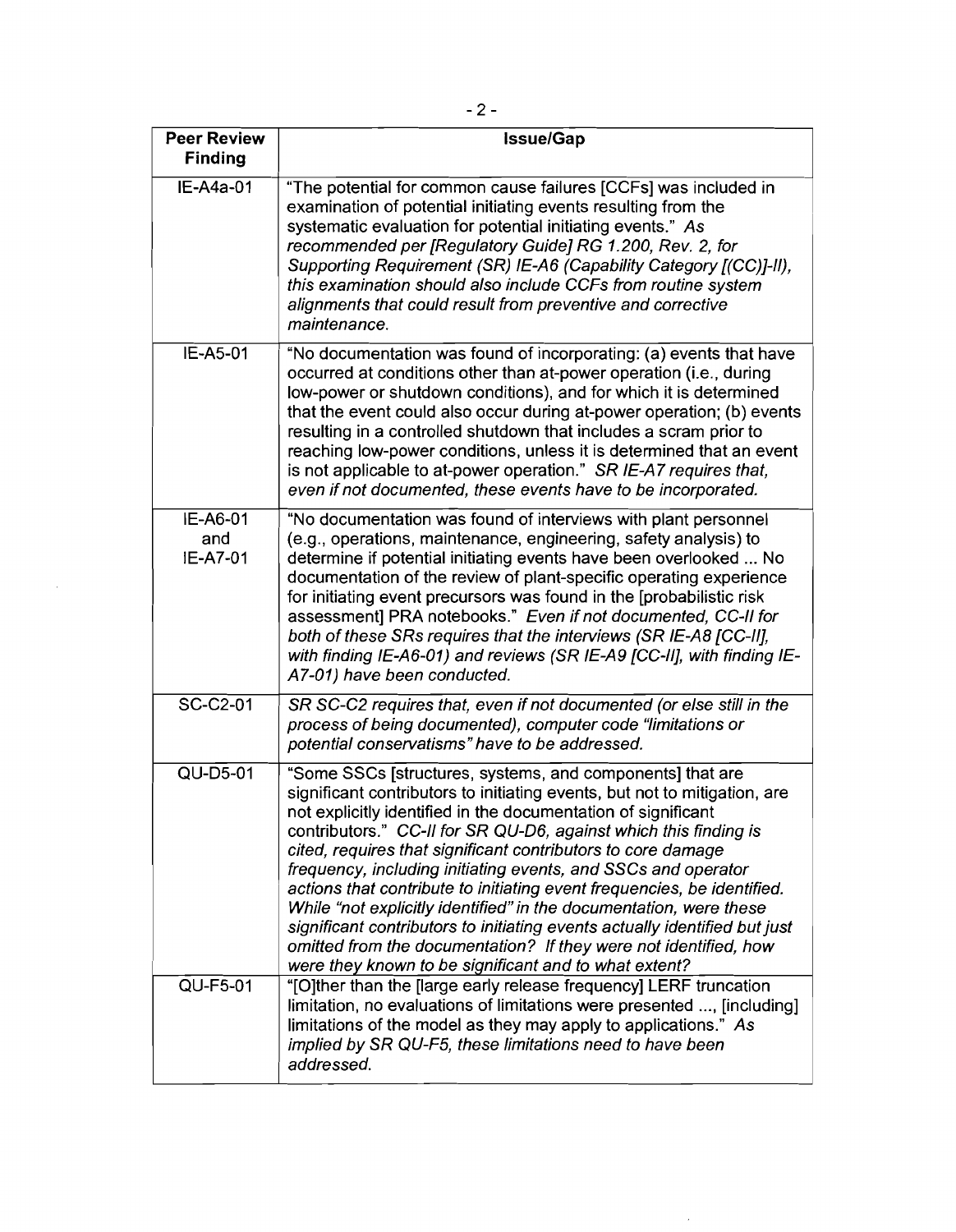| <b>Peer Review</b><br><b>Finding</b> | <b>Issue/Gap</b>                                                                                                                                                                                                                                                                                                                                                                                                                                                                                                                                                                                                                                                                                                                                                                                              |  |  |  |
|--------------------------------------|---------------------------------------------------------------------------------------------------------------------------------------------------------------------------------------------------------------------------------------------------------------------------------------------------------------------------------------------------------------------------------------------------------------------------------------------------------------------------------------------------------------------------------------------------------------------------------------------------------------------------------------------------------------------------------------------------------------------------------------------------------------------------------------------------------------|--|--|--|
| $LE-C8a-01$                          | "The Reactor Building fan coolers are undersized at TMI and have a<br>little to no impact on containment [CNMT] pressure and temperature<br>with respect to early containment failure." SR LE-C9 (CC-II) requires<br>justification for any credit taken for equipment survivability under<br>adverse environmental conditions such that, even if the fan coolers<br>were assumed to be failed, there would be "little to no impact" on<br>CNMT pressure and temperature with respect to early CNMT failure.                                                                                                                                                                                                                                                                                                   |  |  |  |
| $LE-E4-01$                           | "The level 2 results with the flag file are expected to be conservative.<br>When the cutsets were reviewed, it was determined that there<br>appears to be non-minimal cutsets in the level 2 model as quantified<br>without the flag file  Some sensitivities have been performed,<br>although a conclusive determination has not been made regarding<br>the current method for quantifying LERF  ([T]he TMI model uses<br>Forte 3.0c as the quantifier)." SR LE-E4 requires that LERF be<br>quantified consistently as with core damage frequency. This implies<br>that the LERF quantification be conclusively determined as<br>conservative, e.g., by quantifying LERF using Forte 3.0c at a greater<br>truncation value just to assess whether the use of the flag file<br>produces conservative results. |  |  |  |

# RAI-3

With reference to the LAR, Attachment 2, Table 2-2, Finding DA-B2-01 states: "There is no evidence that the intent of this SR was met. Although the component failure rates are grouped by system and component type, that does not guarantee that outliers are not included in a group." SR DA-B2 (CC-II) requires exclusion of outliers in the definition of systemlcomponent failure groups. Were outliers appropriately excluded from group definitions? If not, will their exclusion be part of the sensitivity analysis for an STI evaluation?

#### RAI-4

With reference to the LAR, Attachment 2, Table 2-2, Finding IFEV-A5-01 states: "Several requirements in establishing flood initiating event frequencies are not met." Specifically cited are SRs IFEV-A5 through IFEV-A7, which require inclusion of plant-specific information and consideration of human-induced floods during maintenance (CC-II). Are any of the valves that may be assigned new STls potential flooding sources, such that increasing the STI could increase the frequency of a flood due to miscalibration, etc., of one of these valves?